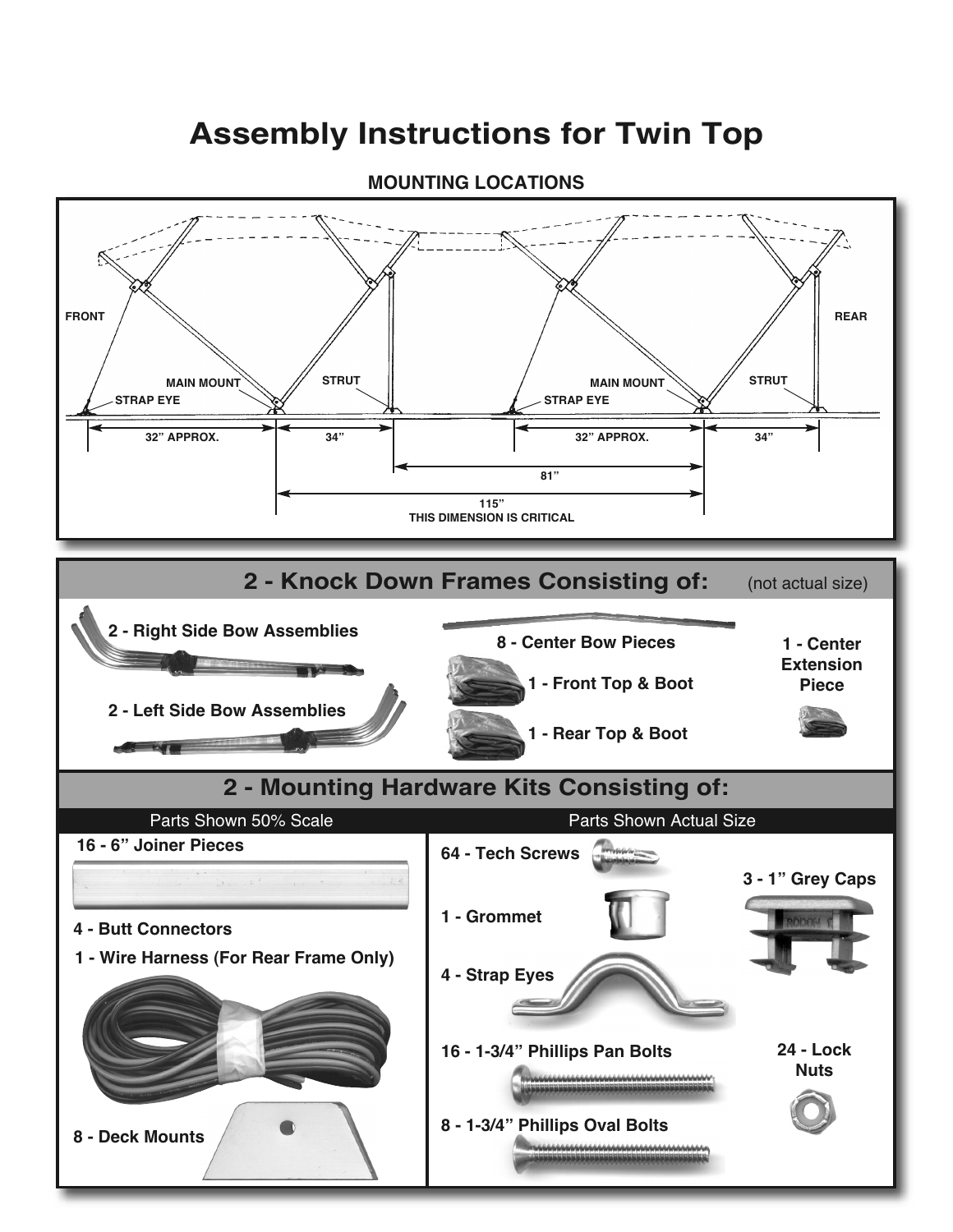# **Assembly Instructions for Rear Canopy**

**Note:** Rear canopy fabric has light hole in rear and zipper across front.

### **IMPORTANT: It is crucial to carefully follow these instructions in order!**

**1** Stretch the fabric out flat on a clean dry surface upside down and find the rear by locating the pre-cut hole for the stern light. **SEE FIG. 1**



**4** Locate the 6" joiner pieces. Attach 4 joiners into the bows on what will be the wired side of the frame only for now. Attach the joiner pieces to the center bow pieces with the tech screws provided. (2 screws per side) Note: joiner piece extends approx. 3" into each piece. **SEE FIG. 4**



**2** Locate the rear center bow piece (It has the pre-drilled hole in the center for the stern light wire.) and insert it into the rear sleeve of the canopy. **SEE FIG. 2**



**3** Insert the other 3 center bow pieces into the remaining 3 sleeves of the canopy. **SEE FIG. 3**



**5** Slide one end of the wire harness through the white plastic grommet (**FIG. 5**), then insert the same end into the pre-drilled hole in the center bow piece (**FIG. 6**). Feed the wire completely through until it comes out the opposite end (**FIG. 7**). Push grommet into hole (**FIG. 8**).